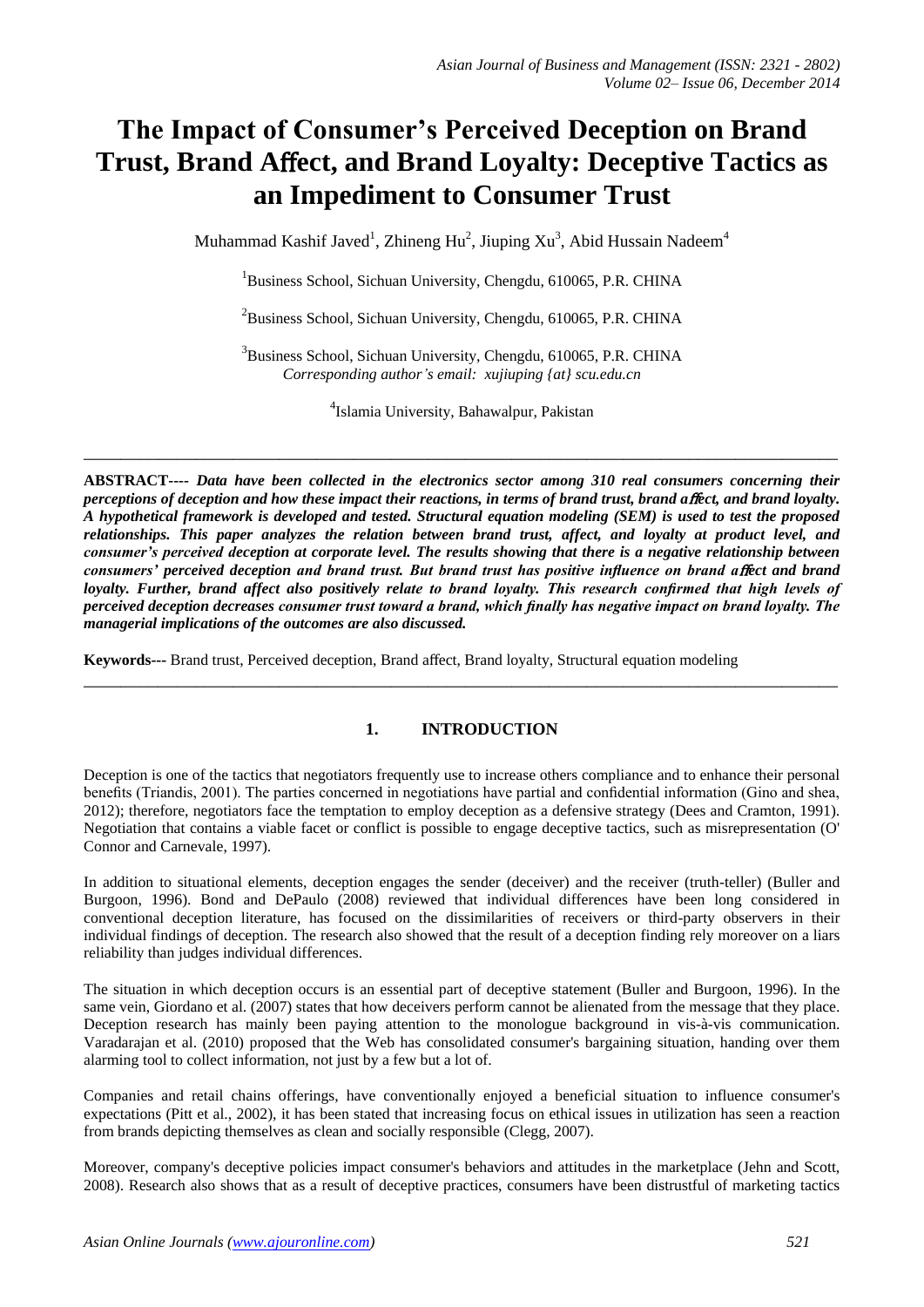(Darke et al., 2010). So the deception (misrepresentation, misleading) practices raise several questions for companies, decision makers and consumers (Mujtaba and Jue, 2005).

A recent stream of literature has distinguished the significance of studying consumer's personality as potential provenances of different susceptibility to deception (Xie and Boush, 2011; Roman, 2010). According to our literature search, there is little or no documented information on the impact of consumers perceived deception on brand trust at the product brand level below a corporate umbrella. It is a key issue while making an investment on ethical activities at the corporate level, because product level contributed a major part of financial return. Our research addresses it by incorporating emotional (brand affect) and attitudinal/behavioral (brand loyalty) reactions from the consumers viewpoint. It is also very important to know about the matter of selling tactics and their impact on brand trust and brand loyalty in addition to other ethical issues.



Figure 1: Research model (proposed model)

In the light of these issues, this paper has the objective to examine the link between consumer's perceived deception of a brand and brand trust. Thirdly, this paper seeks to examine the effects of brand trust on brand loyalty at product brand level. Fourthly, to establish how brand influence brand loyalty through a mediating factor brand affect (Figure 1). This study does not mean to inspect all potential moderating variables; fairly it represents an initial step in the development of understanding the moderating impact. Furthermore, this research methodically discourse cues to deception.

## **2. THEORETICAL FRAMEWORK AND HYPOTHESIS**

This paper started through developing a theoretical definition of perceived deception at the micro level. Guided through the perceived deception impact on brand trust, consumers perception toward a brand creating negative/positive affect was also described, and lastly, its impact on brand loyalty in different life domains.

## *2.1 Consumers perceived deception, Brand trust and Brand affect*

Deceptive tactics are common in the marketing area; and even when marketers do not intentionally attempt to deceive consumers, their strategies and messages seem to be misleading or doubtful in some way (Burke et al., 1988). Deception is a common circumstance that can arise in any shape of communication (for example conflict of interest) (Johnson et al., 2001). Deception is a wide array of forms except the undeniable lie, and among the characteristics that differentiate they are aggregate and plenty of information, degree of truthfulness, intent and clarity (Roman, 2010); Whatever the category of deception, it raises a number of ethical issues and questions for customers, companies and the administrations (Jehn and Scott, 2008; Biros et al., 2002; Gibbins, 1992).

Recently, Xie et al. (2014) suggest that the negative impact of perceived deception could be enhanced when the predictable outcome of being deceived is solemn. From Solomon (2009) investigation, deception comprises the intentions, aims, and nature of the prevaricator not just the particular deception.From deception point of view, selling and advertising areas have received special attention. It is unfair and unethical to use deception in the context of marketing practices (Aditya, 2001).

Manipulative tactics such as exaggeration of the advantages and features of a product, and throughout selling strategies are the common examples of deception (Ramsey et al., 2007; Roman and Ruiz, 2005). Deceiver's tactical actions and information management caused people to have difficulties to recognize deceptive communication (Buller and Burgoon, 1996). Deception is an interpersonal process in which a lie is transferred from one party to another, and it has numerous negative outcomes for its victims (Kray et al., 2014).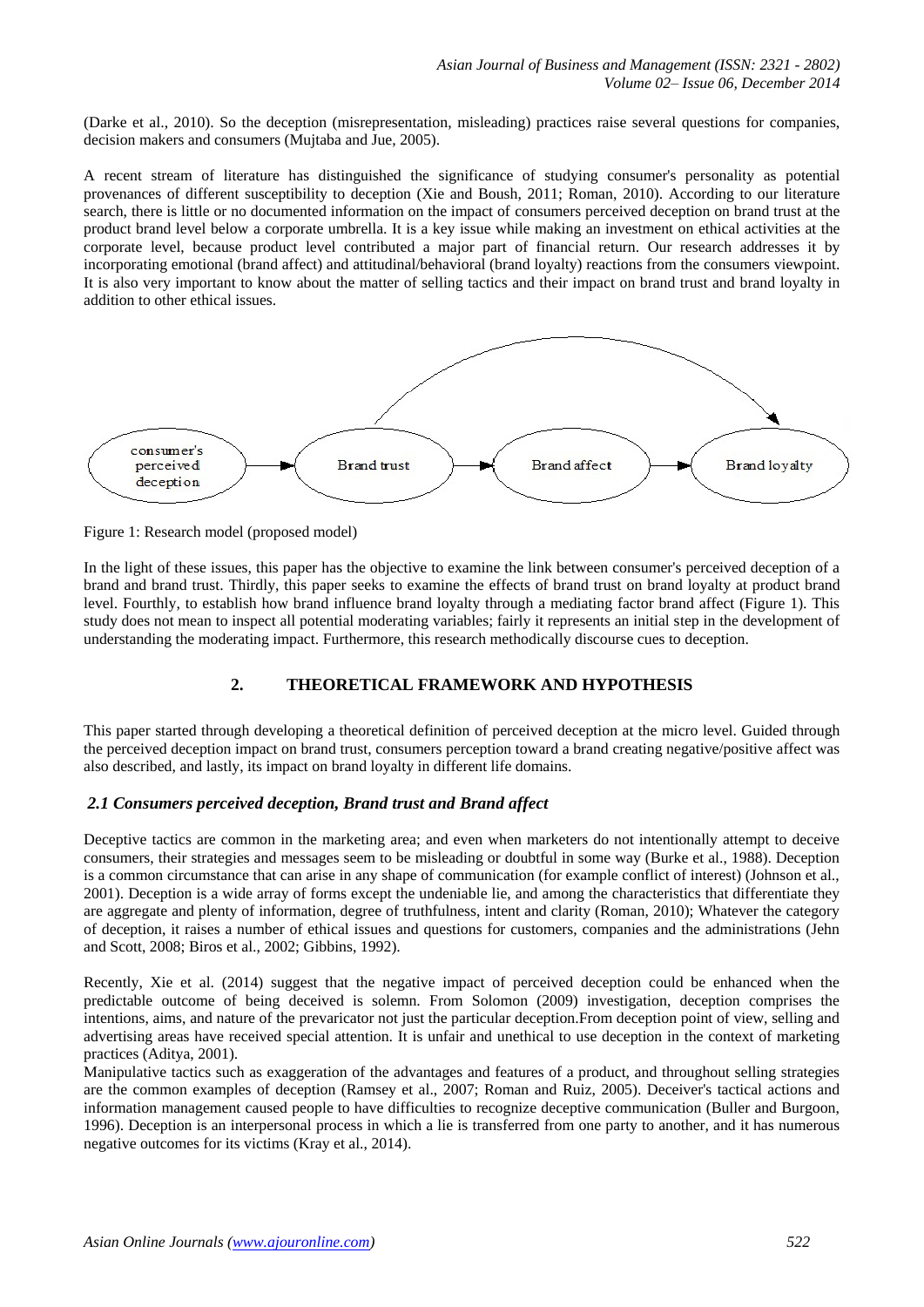Mostly in information management, oral behavior has been commonly considered as deceptive tactics (Zhou et al., 2014). Earlier literature on deceptive advertising has focused more on determining the specific types of claims that misguide to take a fair decision and its consequences on consumers beliefs, affect, and behavioral intentions (Darke and Ritchie, 2007; Burke et al., 1988). Results from the above stream of literature obtained that deceptive selling tactics have been found to reduce consumer satisfaction and trust.

Our framework focuses on consumer's perceived deception as antecedent to brand trust. Darke and Ritchie (2007) proposed that deceptive advertising instigates consumers distrust. Brand trust and brand affect distinguish the association between risk aversion and loyalty (Matzler et al., 2008). Kumar and Advani (2005) perceived a positive association between brand trust and brand loyalty. So brand trust effect on brand loyalty directly and indirectly through a mediating factor named as brand affect.

Trust is a confidence that a business partner is reliable and behaves with integrity (Morgan and Hunt, 1994). Andaleeb (1992) proposed that in situations of perceived risk, brand trust summarizes customer expectations of brand intentions. In the same vein, Doney and Cannon (1997) and Mayer et al. (1995) state that sincerity, benevolence, reliability and honesty are the facets of trust that are highly developed between two partners or organizations with the passage of time.

Trust is a key construct in relationship research work (Fournier, 1998; Morgan and Hunt, 1994). It is proposed that brand trust is an important medium factor towards customer behaviors before and after the purchase of any commodity or product; and it foundations long term loyalty and strengthens the relation among two parties (Liu et al., 2011). Brand trust can be defined as the willingness of the average consumers to rely on the capability of the brand to perform its defined functions (Chaudhuri and Holbrook, 2001).

**H1:** Consumers Perceived deception at corporate brand is negatively related to product brand trust level.

Brand affect characterizes the relationship among consumers and brand under definite category and it can be characterized as the common evaluations of the consumers for brand (Matzler et al., 2006). Managers have conventionally overlooked the emotional and affective element of brands and have pinpointed on their rational and practical constituents (Shaw and Ivens, 2002). Barbalet (1996) suggested that emotion forms an important predecessor of trust, and in reality trust is suggested as a social emotion. Though, there is a flourishing body of literature that highlights the deprivation for brands to elicit strong positive emotional response (Payne et al., 2009). Along the same line of consideration, Chaudhuri and Holbrook (2001) described brand affect as a brand's potential to elicit a constructive emotional response in the average consumer as a consequence of its use. Sung and Kim (2010) propose a constructive relationship between brand sincerity and brand affect.

Notwithstanding that the brand affect is more spontaneous, instant and is realized with less contemplation; brand trust serves as a covering for well thought, designed and considered process (Chaudhuri and Holbrook, 2001). Straightforward if there is no similarity between brand trust and brand affect while the processes are considered; brand trust is one of the important variables that has significance on brand affect (Sung and Kim, 2010; Chaudhuri and Holbrook, 2001).

**H2:** Brand trust is significantly related to brand affect at a product level.

## *2.2 Brand trust, Brand affects and brand loyalty*

Brand trust is one of the significant factor which directly influences brand loyalty. The impact of the trust on brand loyalty becomes compatible and extraordinary due to high level of perceived risk and obscurity (Ibanez et al., 2006). Trust plays an important role in increasing brand loyalty and furthermore has an influence on the factor such as sustaining market share (Gommans et al., 2001). Similarly, Chaudhuri and Holbrook (2001) report that, while their sound effects might vary, both brand trust and brand affect absolutely influence both types of loyalty.

Positive brand affect may avert the searching of prospective alternatives, therefore favoring long term relationships (Gundlach et al., 1995). Brand that provides the joys, happiness to the customers, cause a substantial attitudinal dedication and purchase loyalty (Matzler et al. 2006). It is suggest that in the circumstances when the brand affect is high, brand loyalty also desires to be higher (Dick and Basu, 1994).

Taking into account the formation of brand relationship and its sustainability, it is proposed that brand affect should be measured as a significant antecedent of brand loyalty (Matzler et al., 2006). Firstly, brand loyalty was just correlated to regular repurchase; though, many authors later recognized the attitudinal aspect of loyalty (Kumar and Advani, 2005). It has been found that there is a stream of literature enlightening the relationship between brand affect and brand loyalty, while reviewing related literature. These studies propose that brand affect has significant importance on brand loyalty (Matzler et al., 2008; Taylor et al., 2004).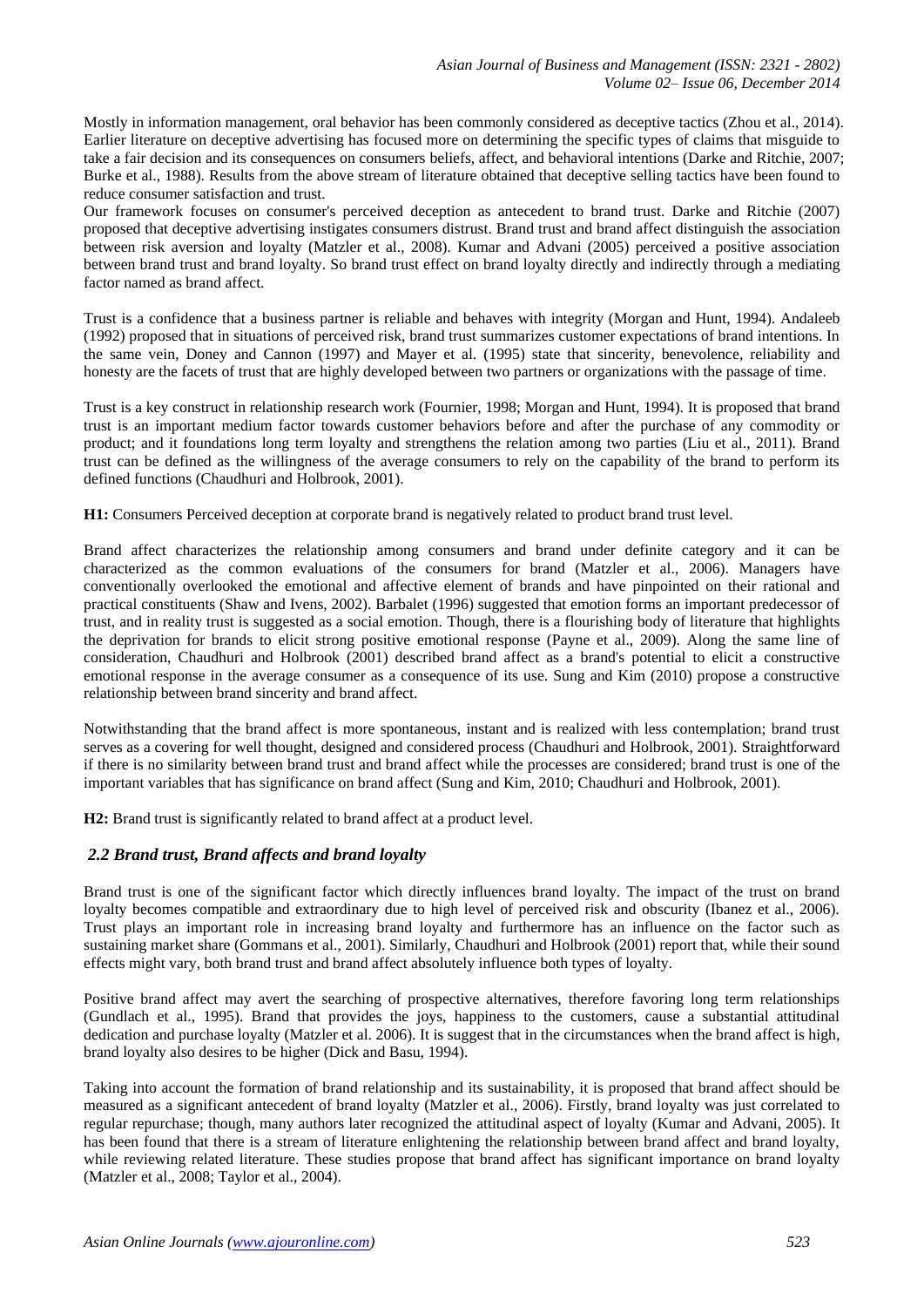**H3:** Brand trust is significantly related to brand loyalty at a product level. **H4:** Brand affect is significantly related to brand loyalty at a product level.

## **3. RESEARCH METHODOLOGY**

First and foremost, this research explained the data collection and sampling method. Afterwards, the procedure on how to improve the measures and model constructs were discussed. Finally, the subject of method bias was also explained.

## *3.1 Data collection and sample*

The variables incorporated in the model were calculated from pre-existing marketing literature. The scale for loyalty adapted from Oliver (1999), brand trust was calculated with a four-item scale developed by Chaudhuri and Holbrook (2001), perceived deception was measured with a four-item scale adapted from Roman (2010), and product brand affect was calculated with a three-item scale developed by Chaudhuri and Holbrook (2001).

As for product categories, electronics sector (e.g., cell phone, computer, camera etc.) were used in the current research. There were several reasons for selecting this sector. Most people around us have used such needed products and their sensitivity of awareness towards such products was relatively high.

Moreover, electronics sector have been very important for the consumers; particularly for the young people, innovations as well as durability has been their major concern. Besides, these products do not just provide functional benefits as well as psychological benefits. Therefore; through the selection of these products, trust for the brand moreover the affective variable can come to the front position. So it can be proposed that the electronics sector have the potential to impact on consumer's trust and affect toward a brand.

A survey mechanism was administered to a sample size of 310 real consumers. Respondents were approached randomly with those who passed the data compilation point placed on the pedestrian walkway in a main metropolitan city (Frambach et al., 2007). A random procedure was used to achieve the representation of the sample data, as participants regard to gender. The final sample obtained had the following composition: 54.5% males and 45.5% females.

All responses were measured on a 7-point Likert scale (ranging from strongly disagree-1 to strongly agree-7). The questionnaire was firstly arranged in English and then translated into Chinese, whereas a back translation process ensured that the meaning of the questions was correctly conveyed. Before launching the full questionnaire, it was pre-tested with 15 randomly chosen consumers, revealing no troubles with the full-scale study.

Structural equation modeling was used to analyses the proposed model and the hypothesized relations between the constructs. This statistical technique is appropriate for this study as: (1) it permits measurement of relations between constructs in a holistic manner; (2) it unambiguously estimates the measurement error through calculating the fit of the model; and (3) it adopts a confirmatory factor analysis (CFA) of the data rather than an exploratory (Hair et al., 2006). We applied maximum likelihood estimation to get the estimates of different parameters on a covariance matrix in (LISREL 8.80) standard software (Joreskog and Sorbom, 1999), which followed a two-step process, (1) testing the measurement model (CFA); and (2) testing the structural regression (SR) model.

## *3.2 Measurement model*

First, measurement model reported ( $\chi^2$  (71) = 97.10, p < 0.022), indicating significant statistically. The other indexes signify a fairly good fit also e.g. Comparative fit index (CFI) = 0.991; Normed Fit Index (NFI) = 0.967; Root Mean Square Error of Approximation (RMSEA) = 0.0339; Standardized RMR = 0.0348, because the estimated fit indexes for the measurement model are favorable so the fit hypothesis is not discarded. But the measurement indicated few obvious problems regarding the fit of the model. As an example, in calculation (LISREL) few absolute correlation residuals just exceeded .10. These residuals were for different pairs among the indicators of subjective well organism.

In second analysis, the measurement model was modified by allowing the indicators covariances (CPD4/X4 and BA1/Y5, BA1/Y5 and BL2/Y9, BL2/Y9 and CPD2/X2, CPD1/X1 and CPD4/X4) to be freely estimated because it seems rational that the five indicators just mentioned might be the source for a common omitted cause (as show in table 2). This respecified measurement model reported fit on the bases of fit statistics. The facts are statistically improved than that of the earlier model. The exact-fit hypothesis is not discarded for the modified measurement model  $(\chi^2 (67) = 84.58, p = .072)$ ; because the  $\chi^2$  was found to be considerable and the sample size to the sensitivity of this index found to be fit too (Hair et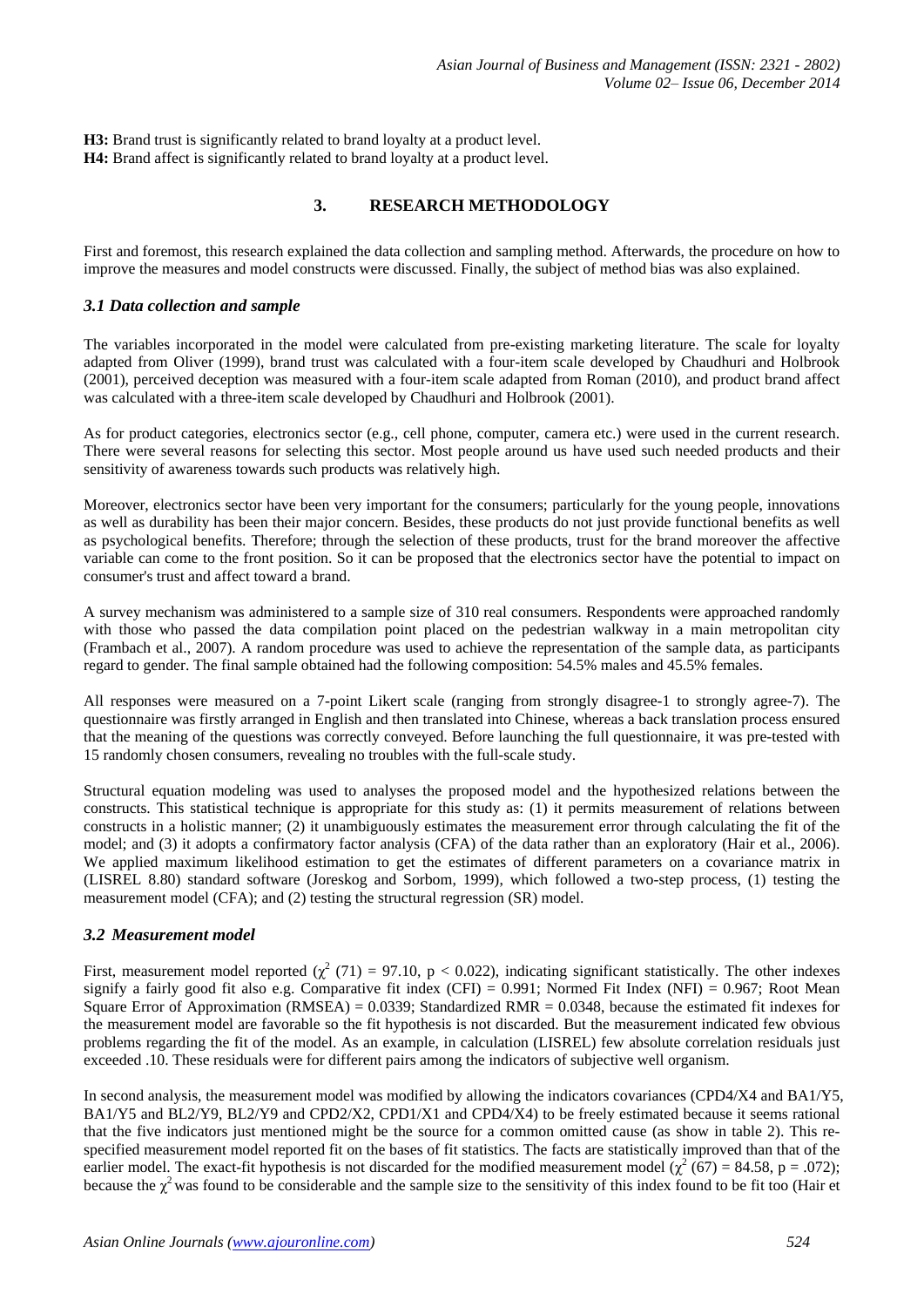al., 2006). As all values were fit in the generally accepted significant levels and the output of the alternative fit indexes for the model are indicated favorable (Byrne, 2006) such as  $RMSEA = .028$ ,  $SRMR = .032$ ,  $CFI = .994$ ,  $NNFI = .992$ .

|                      | <b>Table 1 Correlation matrix</b> |                        |                         |                                          |  |
|----------------------|-----------------------------------|------------------------|-------------------------|------------------------------------------|--|
|                      | <b>Brand</b><br><b>Trust</b>      | <b>Brand</b><br>Affect | <b>Brand</b><br>Lovalty | Consumer's perceived<br><b>Deception</b> |  |
| Brand trust          | 1.000                             |                        |                         |                                          |  |
| Brand affect         | 0.879                             | 1.000                  |                         |                                          |  |
| Brand loyalty        | 0.967                             | 0.956                  | 1.000                   |                                          |  |
| Consumer p deception | $-0.192$                          | $-0.145$               | $-0.141$                | 1.000                                    |  |

A correlation matrix was estimated to test the general image of associations among the constructs (Table 1). Correlations among latent constructs (e.g., brand trust, brand affect, and brand loyalty) were all positive and quite high. Remarkably, no correlation coefficient was above .75 among consumer perceived deception and other latent constructs (e.g., brand trust, brand affect, and brand loyalty), which indicates a lack of multicollinearity in the data.

## *3.3 Controlling intended Method Bias*

In order to control intended method bias (CMB) in the model, used a CFA approach to the Harman method, which is more standard and exact than the EFA test (Podsakoff et al., 2003). Doing this, we computed a confirmatory factor model (CFA), constrained the 4 factors and 10 construct indicators used in our measurement model to load on a single factor. The results of this model reported a very poor model fit (i.e.,  $(\chi^2(77) = 733.95, p = .00)$ ; CFI = .76; NNFI = .72; and RMSEA = .16; SRMR = .13). Consequently, the outcomes indicate that CMB does not pretense a trouble in this study.

## *3.4 Structural Regression model results*

The initial structural regression model ( $\chi^2(73) = 121.37$ , p = 0.001), indicated significant statistically. The standard errors furthermore were adjusted to degree of the non-normality. In an effort to build up an improved fitting model the post hoc model re-specifications were performed. Two residual covariances were calculated (BL1/Y8 and BA2/Y6, BT3/Y3 and brand loyalty), according to the Lagrange multiplier test, and theoretical application. Because of these additional paths, model was notably improved (Table 2).

The fit statistics of the final structural regression model indicated a good fit ( $\chi$ 2 (71) = 83.02, p = .15), the overall outcomes prove that the detailed model indicates a good fit to the data (e.g.,  $RMSEA = .023$ ,  $SRMR = .033$ ,  $CFI = .996$ ,  $NFI = .972 NNFI = .995$ .

| <b>Table 2</b> Results of the measurement model |                              |  |  |  |
|-------------------------------------------------|------------------------------|--|--|--|
| <b>Factors</b>                                  | <b>Standardized loadings</b> |  |  |  |
| Consumer's perceived deception (CPD)            |                              |  |  |  |
| CPD1                                            | .71 m                        |  |  |  |
| CPD <sub>2</sub>                                | .80(11.75)                   |  |  |  |
| CPD <sub>3</sub>                                | .75(11.40)                   |  |  |  |
| CPD4                                            | .78(11.61)                   |  |  |  |
| Brand trust (BT)                                |                              |  |  |  |
| B <sub>T1</sub>                                 | .70 m                        |  |  |  |
| BT2                                             | .42(6.94)                    |  |  |  |
| BT <sub>3</sub>                                 | .58(9.29)                    |  |  |  |
| BT4                                             | .78(12.15)                   |  |  |  |
| Brand affects (BA)                              |                              |  |  |  |
| BA1                                             | .49 m                        |  |  |  |
| BA <sub>2</sub>                                 | .80(8.4)                     |  |  |  |
| BA3                                             | .73(8.2)                     |  |  |  |
| Brand loyalty (BL)                              |                              |  |  |  |
| BL <sub>1</sub>                                 | .67 <sub>m</sub>             |  |  |  |
| BL <sub>2</sub>                                 | .34(5.72)                    |  |  |  |
| BL <sub>3</sub>                                 | .70(10.94)                   |  |  |  |

Goodness of fit statistics  $(\chi^2 (67) = 138.58, p = .072)$ ; RMSEA = .028, SRMR = .032, CFI = .994, NNFI = .992. M t values for the un-standardized answer are in parenthesis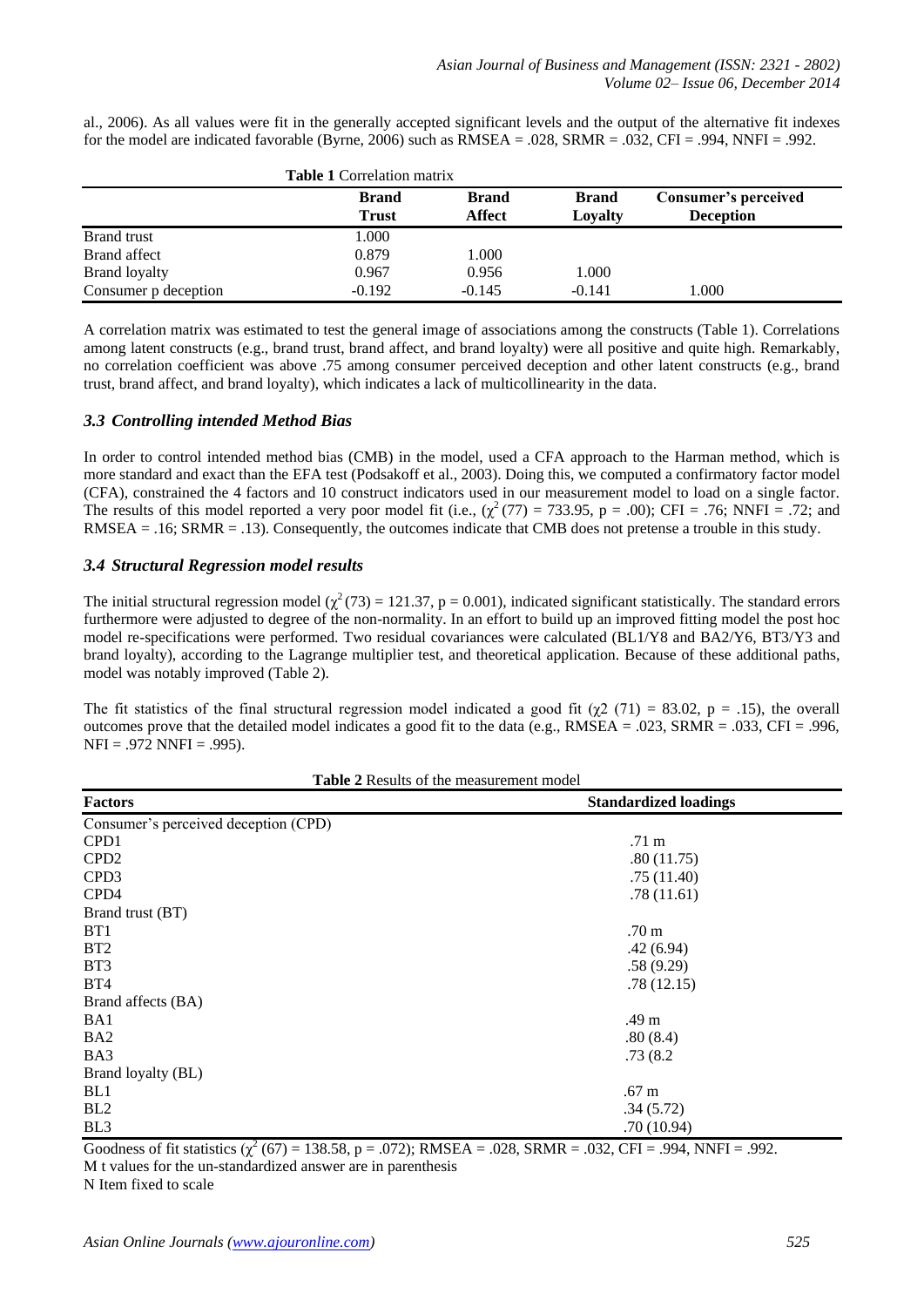The fit statistics, standardized regression weights and t values for the links are presented in Table 3. The relationships presented by all the hypotheses (e.g., H1 and H2, H3 and H4) are supported. The results show that consumer's perceived deception has a significant and negatively related to brand trust ( $\beta$ = -.12, t = -2.69, p < .001). Brand trust is significantly and positively related to brand affect ( $\beta$ = .85, t = 7.63, p < .001), and brand loyalty ( $\beta$ = .56, t = 3.44, p < .001). Lastly, brand affect has a significant and positive relationship among brand loyalty ( $\beta$ = .53, t = 3.21, p < .001).

## **4. DISCUSSION AND CONCLUSION**

This study has made a relevant contribution to the business, marketing ethics, and brand management. First, it focused on the often neglected connection between consumer's perceived deception and consumer trust towards a brand, which is a main problem in building victorious buyer-seller relationship. It likewise examines the relationship of consumer trust and brand loyalty at a product level in the context of consumer's perceived deception at corporate level.

Our research confirmed that business performing in a deceptive way may lose consumer trust. Indeed, business acting in a deceptive manner can hurt the feeling of reliability, integrity, and safety that consumers have for them, which are basic essentials for building trust. Low levels of trust were found in this research, which tend to decrease the degree of consumer's loyalty with the brand.

Our findings also demonstrated a direct relationship between the consumers' perceived deception of a corporate brand and the recognition of product brand below a corporate umbrella. Negative consumer's perceived deception of corporate brand is conveyed into a negative assessment of product brand loyalty and product brand trust.

| <b>Table 3 Standardized regression weights</b> |                         |                             |         |  |
|------------------------------------------------|-------------------------|-----------------------------|---------|--|
| <b>Hypothesis</b>                              | <b>Expected</b><br>sign | <b>Standard</b><br>estimate | t value |  |
| $H1: CP$ Deception $\rightarrow$ Brand trust   |                         | $-.12$                      | $-.69$  |  |
| H2: Brand trust $\rightarrow$ Brand affect     |                         | .85                         | 7.63    |  |
| H3: Brand trust $\rightarrow$ Brand loyalty    |                         | .56                         | 3.44    |  |
| H4: Brand affect $\rightarrow$ Brand loyalty   |                         | .53                         | 3.21    |  |
|                                                |                         |                             |         |  |

Goodness of fit statistics  $(\chi^2(71) = 83.02, p = .15)$ ; RMSEA = .023, SRMR= .033, CFI = .996, NFI = .972, NNFI = .995)

The third important hypothetical input is the mediating position of brand affect and brand trust in the link between brand loyalty and consumers perceived deception of a corporate brand. It supports to do investment on ethical activities of a corporate brand such as CSR. This similarly effect reinforces the need to improve the emotional proportions of the brand knowledge that can impact the useful responses of all brand stakeholders. The sentiment of distrust caused by deceptive practices would generate a perception of discrimination among consumers that would decrease the chances of repurchases. An angry consumer may resort to other damaging actions e.g., portraying a bad image about the brand or boycott it.

The results of this study have relevant managerial implications are that retail chains may place special focuses on their sales people's ability to give professional and helpful information to potential buyers. Managers of a corporate brand must invest in ethical activities to portray themselves as green, clean, and sociable. Marketers should provide plentiful and helpful information to their brand communities in order to secure repeated visits and highly brand trust by customers (Jung et al., 2014). These can be achieved through training programs (e.g., product knowledge for sales peoples) and behavior based command and control (so the salespeople provide all the essential information related to a product while negotiating with buyers).

A deception free approach could bind the relationships among consumers, as deceptive practices may put them off. In this flow, it is essential for managers to plan integrated communication strategies to avoid the non-deceptive manner. It has been indicated that managers should be more responsive to some further measures such as trust (Habibi et al., 2014). Therefore, it is significant to thoroughly observe target consumers (e.g., conduct some surveys to analyze consumers attitude, trend, satisfactions etc.) to know how they perceive deception throughout firm's activities.

This research also provides an attempt to investigate the impact of the consumer perceived deception on the brand loyalty of a corporate brand. Brand loyalty is a key that raising the likelihood of future repurchases and suggestion (Kumar and Advani, 2005). Brand loyalty is a sign of customer retention, future repurchases, suggestion, and favorable cross selling. As we are generally interested in biased perceptions and evaluations of the consumers, we support the suitability of this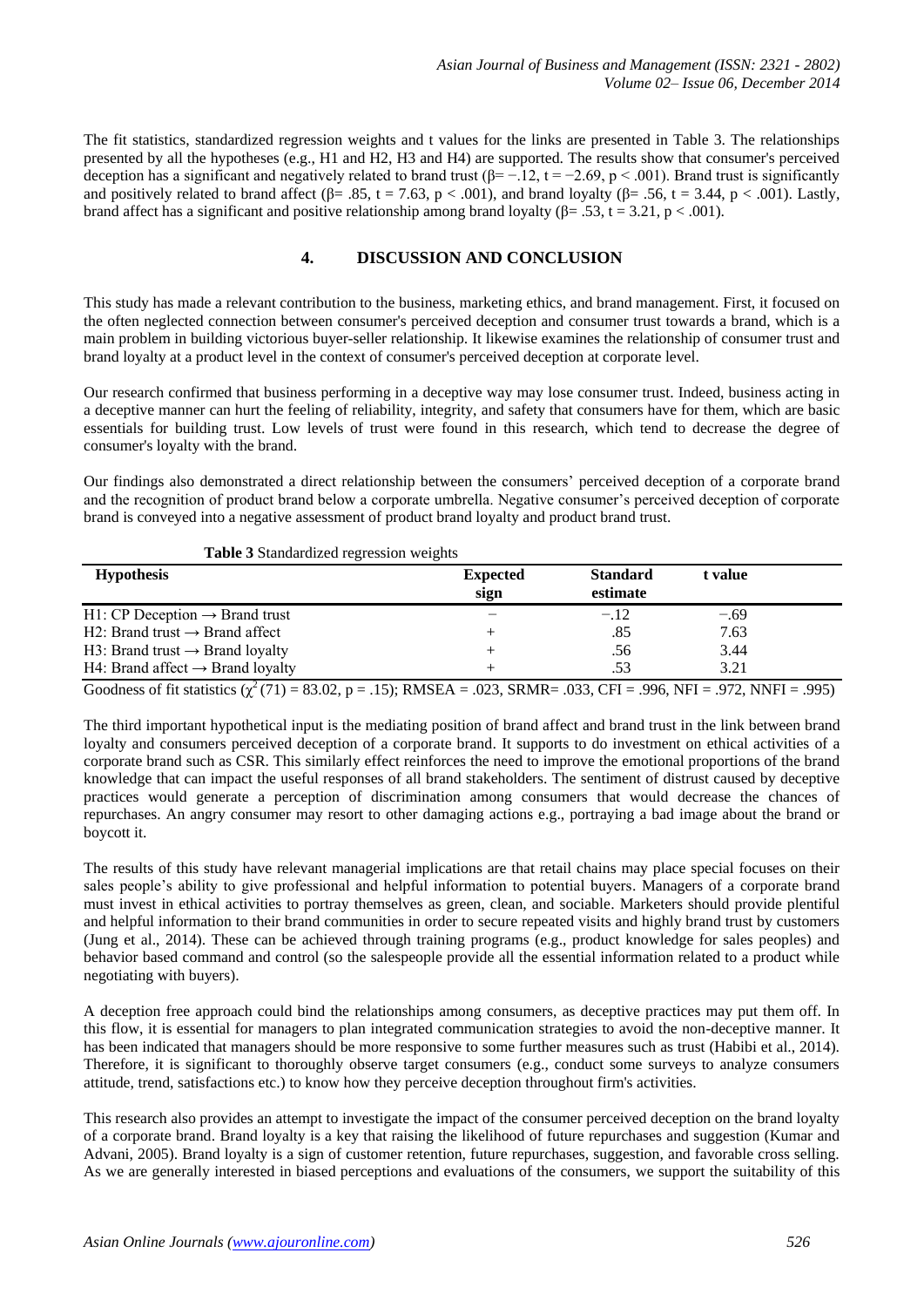method for this research. Though, future research must think about samples from other stakeholder groups, multiple methods, and alternative measures.

Furthermore, as self-reported dimensions of loyalty might not be a true reflection of real actions, to further analyze the impact of a deceptive image, it will be exciting to consider objective dimensions (for example market shares) and correlated metrics (such as outcome variables) and other company inputs (e.g., antecedent variables).

## **5. ACKNOWLEDGEMENT**

This research is supported by National Natural Science Foundation of China (Grant No. 70971091) and Foundation for Fostering Young Scientists of Sichuan Province of China (Grant No. 2013DTPY0020).

## **6. APPENDIX (QUESTIONNAIRE)**

Please tick a box on each line to indicate how much you agree or disagree with each of the following statements.

What did you purchase recently (any electronics product) and brand name?

Consumers perceived deception

CPD1: online/offline store exaggerates the benefits and characteristics.

CPD2: It uses misleading tactics to convince consumers.

CPD3: It misrepresents product characteristic.

CPD4: They take advantage of less experienced consumers to take them purchase.

Brand trust BT1: I trust this brand. BT2: This brand is harmless. BT3: This brand is sincere. BT4: This brand is useful for my needs.

Brand affect BA1: This brand is delightful for me. BA2: This brand is according to my needs. BA3: I feel good when I have this brand.

Brand loyalty BL1: This brand has high quality products. BL2: I love this brand.

BL3: I would wait for this brand more than that another one.

What is your sex? Male  $\Box$  Female  $\Box$ 

#### **7. REFERENCES**

- Aditya, R. N. (2001) The Psychology of Deception in Marketing: A Conceptual Framework for Research and Practice, Psychology and Marketing, 18, 735-761.
- Andaleeb, S. S. (1992) The trust concept: Research issues for channels of distributions. Research in marketing, 11, 1-34.
- Buller D. B., Burgoon J. K. (1996) Interpersonal deception theory. Communication Theory, 6(3): 203-242.
- Bond C. F., DePaulo B. M. (2008) Individual differences in judging deception: accuracy and bias. Psychol Bull, 134(4): 477-492.
- Burke, R. R., DeSarbo, W. S., Oliver, R. L., and Robertson, T. S. (1988) Deception by implication: An experimental investigation. Journal of Consumer Research, 14(4): 483-494.
- Biros, D. P., George, J. F. and Zmud, R. W. (2002) Inducing Sensitivity to Deception in Order to Improve Decision Making Performance: A Field Study. MIS Quarterly, 26, 119-144.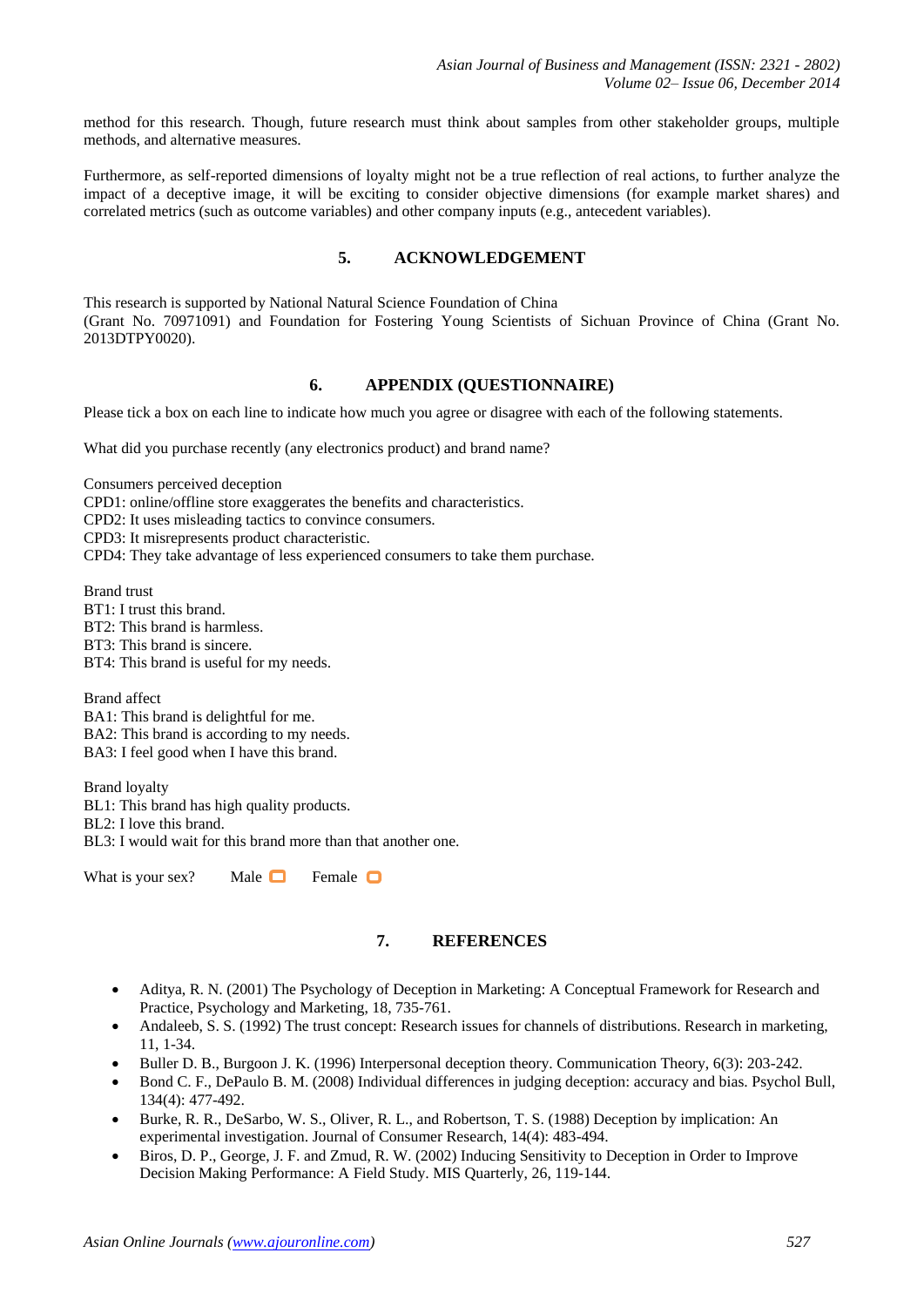- Barbalet, J. M. (1996) Social emotions: Confidence, trust and loyalty. International Journal of Sociology and Social Policy, 16(9): 75-96.
- Byrne, B. M. (2006) Structural equation modelling with EQS: Basic concepts, applications, and programming (2nd ed.). London: Lawrence Erlbaum Associates.
- Clegg, A. (2007) Unlock the power of brands. Marketing Week, 04.01.07, p. 23.
- Chaudhuri, A., and Holbrook, M. B. (2001) The chain of effects from brand trust and brand affect to brand performance: The role of brand loyalty. Journal of Marketing, 65(2): 81-93.
- Dees J. G., Cramton P. C. (1991) Shrewd bargaining on the moral frontier: toward a theory of morality in practice. Business Ethics Quarterly, 1(2): 0135-0167.
- Darke, P. R., Ashworth, L., and Main, K. J. (2010) Great expectations and broken promises: Misleading claims, product failure, expectancy disconfirmation and consumer distrust. Journal of the Academy of Marketing Science, 38(3): 347-362.
- Darke, P. R. and Ritchie R. J. B. (2007) The Defensive Consumer: Advertising Deception, Defensive Processing, and Distrust. Journal of Marketing Research, 44, 114-127.
- Doney, P. M., and Cannon, J. P. (1997) An examination of the nature of trust in buyer seller relationships. Journal of Marketing, 61(2): 35-51.
- Dick, A. S., and Basu, K. (1994) Customer loyalty: Toward an integrated conceptual framework. Journal of the Academy of Marketing Science, 22(2): 99-113.
- Fournier, S. (1998) Consumers and their brands: Developing relationship theory in consumer research. Journal of Consumer Research, 24(4): 343-373.
- Frambach, R. T., Roest, H. C. A. and Krishnan, T. V. (2007) The Impact of Consumer Internet Experience on Channel Preference and Usage Intentions across the Different Stages of the Buying Process? Journal of Interactive Marketing, 21, 26-41.
- Gommans, M., Krishnan, K. S., and Scheold, K. B. (2001) From brand loyalty to e-loyalty: A conceptual framework. Journal of Economic and Social Research, 3(1): 43-58.
- Gundlach, G. T., Achrol, R. S., and Mentzer, J. T. (1995) The structure of commitment in exchange. Journal of Marketing, 59(1): 78-92.
- Gino F., Shea C. (2012) Deception in negotiations: the role of emotions. In: Croson R, Bolton G (eds) Handbook of conflict resolution. Oxford University Press, New York.
- Giordano G. A., Stoner J. S., Brouer R. L., George J. F. (2007) Influences of deception and computer-mediation on dyadic negotiations. Journal of Computer-Mediated Communication, 12, 362-383.
- Gibbins, M. (1992) Deception: A Tricky Issue for Behavioral Research in Accounting and Auditing. Auditing: A Journal of Practice of Theory, 113-126.
- Hair, J. F., Black, W. C., Babin, B. J., Anderson, R. E., and Tatham, R. L. (2006) Multivariate data analysis (6th ed.). Prentice-Hall: Pearson.
- Habibi M. R., Laroche M.,and Richard M. (2014) The roles of brand community and community engagement in building brand trust on social media. Computers in Human Behavior, 37, 152-161.
- Ibanez, V. A., Hartmann, P., and Calvo, P. Z. (2006) Antecedents of customer loyalty in residential energy markets: service quality, satisfaction, trust and switching costs. The service industries journal, 26, 633-650.
- Jehn, K. A. and Scott E. D. (2008) Perceptions of Deception: Making Sense of
- Responses to Employee Deceit. Journal of Business Ethics, 80, 327-347.
- Johnson, P. E., S. Grazioli,Jamal, K. and Berryman, G. (2001) Detecting Deception : Adversarial Problem Solving in a Low Base Rate World, Cognitive Science, 25, 355-392.
- Jung N. Y., Kim S., Kim S. (2014) Influence of consumer attitude toward online brand community on revisit intention and brand trust. Journal of Retailing and Consumer Services, 21, 581-589.
- Joreskog, K. G., and Sorbom, D. (1999) LISREL 8: structural equation modeling with the SIMPLIS command language. Lincolnwood, IL: Scientific Software International.
- Kray, L. J., Kennedy, J. A., and Van Zant, A. B. (2014) Not competent enough to know the difference? Gender stereotypes about women's ease of being misled predict negotiator deception. In press at, Organizational Behavior and Human Decision Processes.
- Kumar, S., and Advani, J. (2005) Factors affecting brand loyalty: A study in an emerging market on fast moving consumer goods. Journal of Customer Behavior, 4, 251-275.
- Liu, C. T., Guo, Y. M., and Lee, C. H. (2011) The effects of relationship quality and switching barriers on customer loyalty. International Journal of Information Management, 31, 71-79.
- Mujtaba, B., and Jue, A. L. (2005) Deceptive and subliminal advertising in corporate America: Value adder or value destroyer? Journal of Applied Management and Entrepreneurship, 10(1): 59-82.
- Matzler, K., Krauter, S. G., and Bidmon, S. (2008) Risk aversion and brand loyalty: The mediating role of brand trust and brand affect. Journal of Product and Brand Management, 17(3): 154-162.